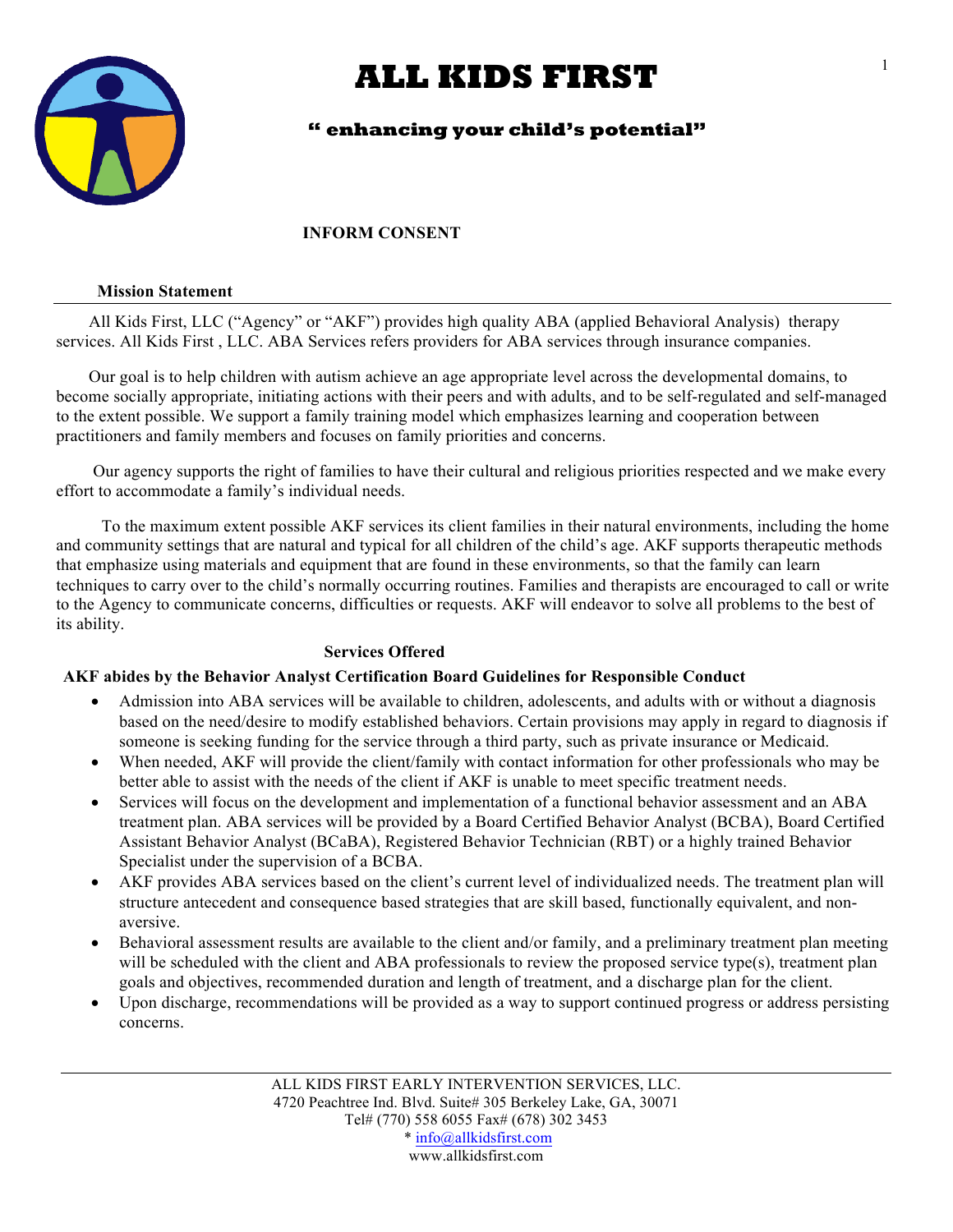

## **" enhancing your child's potential"**

- The contents of both the assessment and treatment plan will be explained to the client and/or family, and AKF staff will willingly answer any related questions about the assessment or proposed service. AKF understands that this information is confidential, and will abide by established confidentiality policies and procedures.
- In addition to direct ABA treatment, ABA services also include training and ongoing consultation in the principles of applied behavior analysis as they pertain to the client's treatment plan with family, educators, and any related service providers.

## **Assessment, Preparation, and Participation**

It is important for any individual to be able to perform at their best during an assessment. Please let the AKF office know of any illness or changes in medication or diet that may necessitate an assessment to be re-scheduled. AKF believes in non-aversive, trauma-informed care using an integrated treatment approach to create a positive learning experience for any individual. Thus, AKF also asks that our clients and/or families share information about an individual's preferences, dislikes, and needs that may arise during the assessment. An initial assessment may be conducted in order to make recommendations, but the complete assessment process may take 2-10 total hours, or longer, depending on the specific assessment procedures needed.

Additionally, parent/caregiver participation is an expectation of service. Participation may include team meeting, data collection, and implementation and involvement in the implementation of recommended strategies. If there is lack of involvement, AKF reserves the right to reconsider the appropriateness of service. Team meetings will focus on progress monitoring, level of service needed, and barriers in treatment as a way to strive toward positive results.

### **Non-Discrimination Policy**

 AKF services children and families without discrimination based on race, color, religion, sex, national origin, age, or disability.

### **Therapist Assignment**

 Families the Agency serves are encouraged to contact AKF via phone, fax, mail or email at any time with any concerns as well as with positive feedback about its providers.

 If a parent has a concern or complaint about a provider, the Agency will endeavor to remedy the situation. If the problem continues without amelioration, and a parent/caregiver is still dissatisfied with the therapist the Agency has assigned to them, s/he may request a change in provider. This can be done by contacting the Agency.

 The parent should give the reason for his/her dissatisfaction. After a review of the parent's concern, a new provider may be assigned based on the availability of alternate providers.

## **Family Involvement**

 AKF seeks to empower and enable YOU–the parent(s)/guardian(s)—to facilitate the growth and development of your children. Practitioners are sent to families to educate you and your other caregivers how to promote this development. Therefore services are provided in your child's natural environment, using the child's toys and surroundings.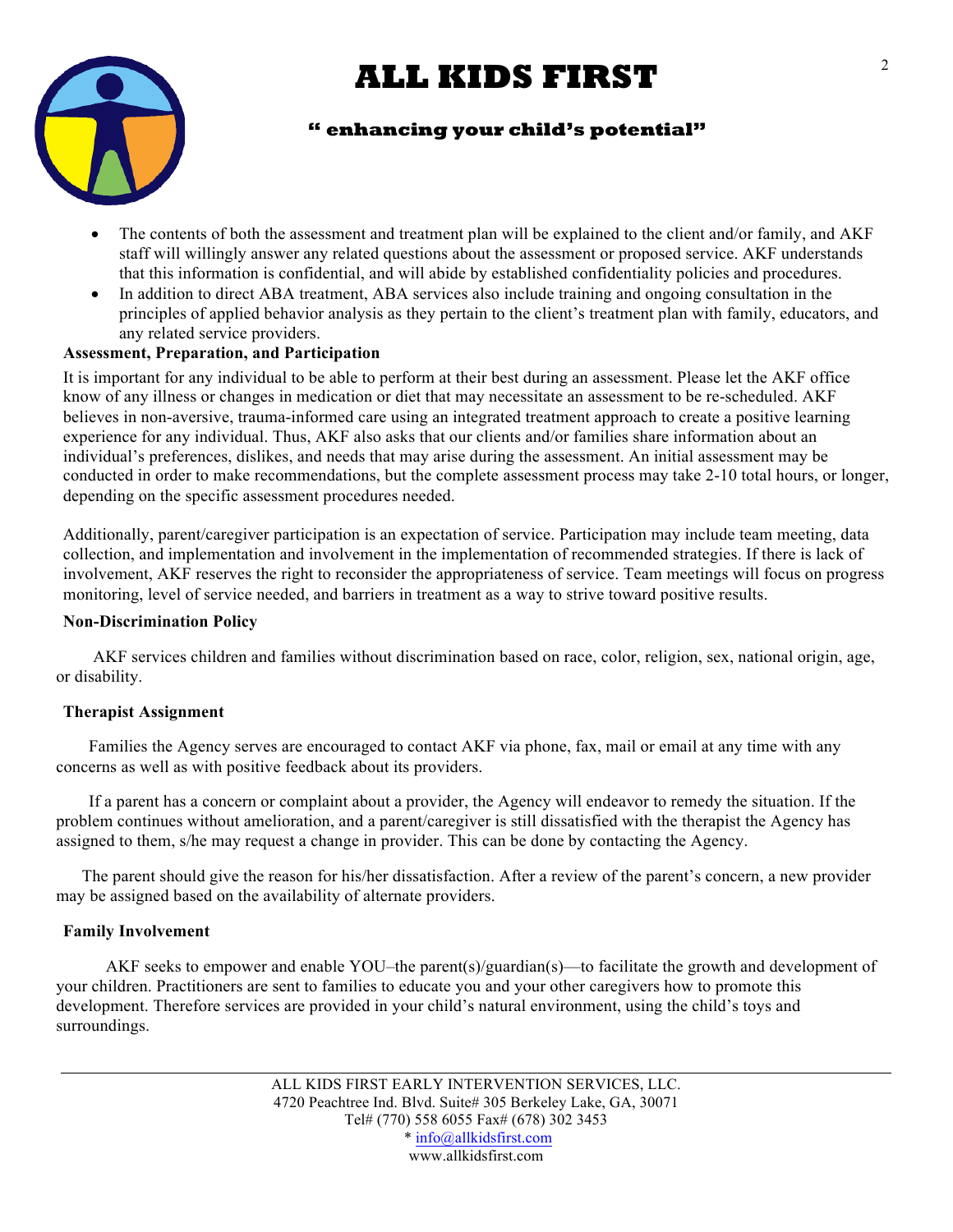

## **" enhancing your child's potential"**

 Depending on the age of the child who is being serviced, s/he will been courage to participate in his/her treatment/behavior plan to the extent possible.

### **Safety and Hygiene**

 The parent is responsible to provide a clean and safe environment for the therapist to conduct services. A therapist may never stay in a place or situation which s/he deems unsafe and may not return to the premises unless or until safety provisions are made. A therapist must immediately leave an unsafe place. The determination of what is unsafe is at the therapist's discretion.

When there is one or more male adults in the home, AKF suggests that a female therapist should request that the front door to the home remain ajar for the duration of the therapy session; similarly, AKF suggests that male therapists work with an open door to the home when there is only a female adult present in the home.

 A therapist is not obligated to work in a hygienically compromised or unclean environment. If cleanliness is not maintained to the therapist's satisfaction, s/he may request to be removed from the case and the Agency will respect that request. Depending on the nature of the situation, the agency reserves the right to discontinue all services if cleanliness is not maintained.

 A therapist is not obligated to work if the child or another resident of the house has a contagious illness. It is in the therapist's discretion whether to temporarily discontinue services depending on the nature of the illness. The parent is responsible for informing the therapist if there is a contagious illness in the home. Depending on the nature of the illness, the therapist may not be obligated to return to the home until a letter of medical clearance signed by a physician is forwarded to the Agency.

A therapist should not service any child when the therapist is harboring a contagious illness.

Services may never be provided in therapist's home.

A therapist may not transport a client in the therapist's car.

A therapist may not be left alone with a client child.

 When it is time for the practitioner to write the progress note, s/he must hand over the complete responsibility for watching the child to the parent or babysitter, and it is understood that the parent or babysitter will ensure proper supervision at that point. Practitioner cannot safely watch the child and write the note at the same time.

 If a parent/caregiver wants a third party to observe and/or record a session by an Agency therapist, this must be pre-approved by the therapist and the Agency office. Please call the Agency if you have any questions about having another person attend a therapy session.

 AKF retains the right at all times to have one of its supervisors observe the therapist as a way of ensuring quality services.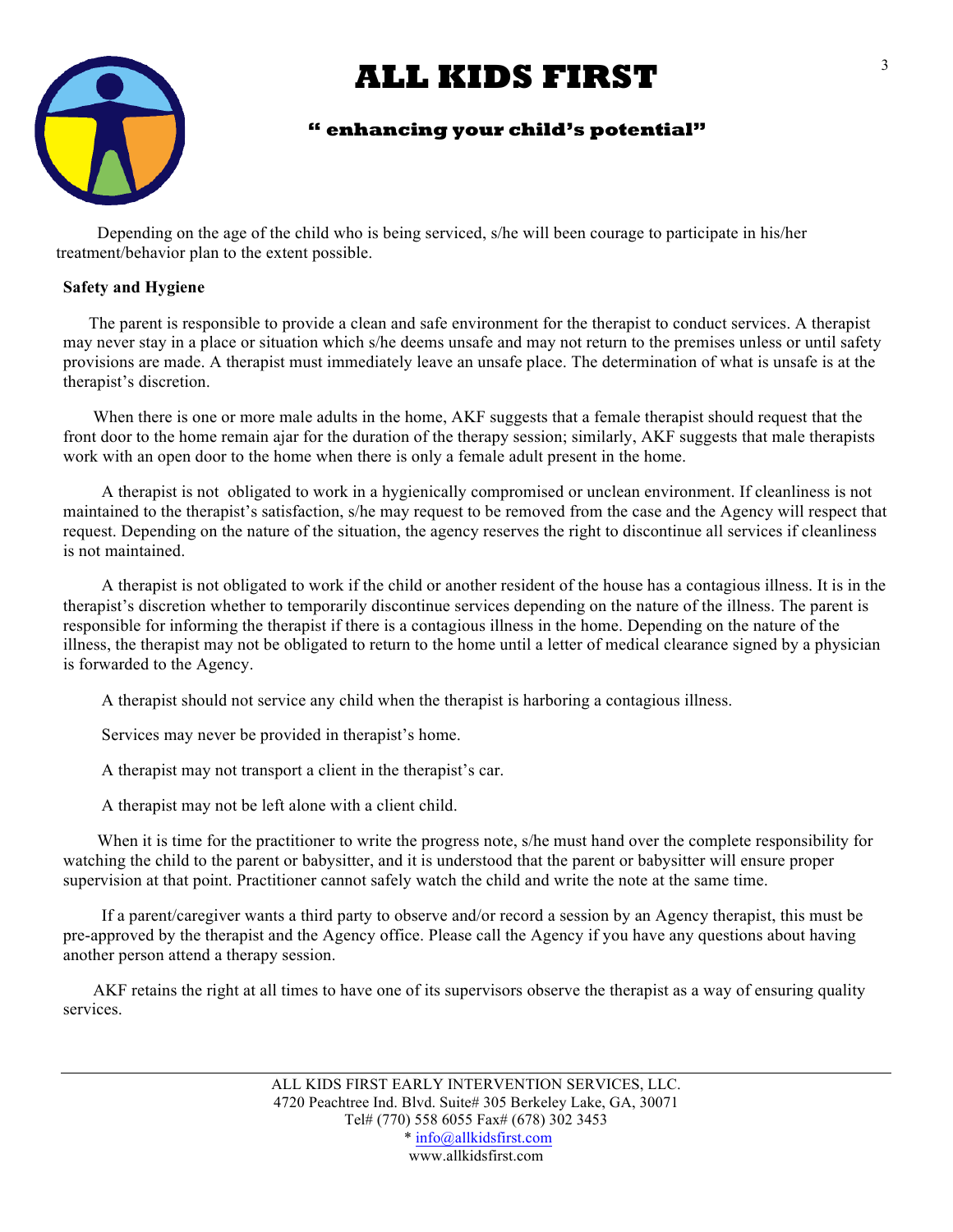

## **" enhancing your child's potential"**

#### **Policy on Makeup Sessions**

 If a parent cancels a session for any reason, the therapist is not obligated to makeup that session. However, the therapist may make up the session if s/he can, subject to the limitations of the insurance company authorizations and limitations.

 Similarly, if a treatment day falls on a religious or national holiday as enumerated below, the therapist is not required to provide a makeup session.

 The Agency office may be closed, and our therapists may elect not to provide services on the following holidays: New Year's Day, MLK JR Day, Presidents' Day, Purim, Good Friday, Easter, Passover (1st two days and last two days), Memorial Day, Shavuos, 4<sup>th</sup> of July, Labor Day, Rosh Hashana, Yom Kippur, Sukkos, Shmini Atzeres, Thanksgiving, Christmas. There is no requirement to provide makeup sessions for these holidays. If a therapist observes religious holidays other than those mentioned above, s/he is permitted to take them as excused holidays as well.

 A therapist may be excused for canceling up to two consecutive weeks of sessions. However, the therapist is required to make up any sessions s/he misses. If a therapist needs to cancel sessions after two consecutive weeks of missed or cancelled sessions, and cannot find the time to provide makeups, a substitute therapist will be offered to the parent to provide the makeups.

 Makeups can be done before or after the missed session, subject to insurance authorizations. Questions about specific cases may be addressed by calling the AKF offices.

 If a parent repeatedly cancels service sessions, the practitioner has the option of asking to be transferred off the case. Agency will generally honor that request, and depending on the reasons for the multiple cancellations, reserves the right to discontinue servicing the case.

Cancellation of a scheduled service session less than 24 hours in advance can be considered a "no show."

### **Policy on No Shows**

A. Definitions: A "no show" means either:

1. that a therapist does not appear at a prearranged time and location for a scheduled therapy session, when no communication about cancellation has taken place prior to the scheduled session. Being more than 15 minutes late for a scheduled session can be called a no show. ("therapist no show"); or

2. that a child is not available to receive therapy at the prearranged time and location for a scheduled therapy session, when no communication about cancellation has taken place prior to the scheduled session ("parent no show"). A child's being more than 15 minutes late for a scheduled session can be called a no show. Examples of a child 'not being available' are:

• s/he is sleeping;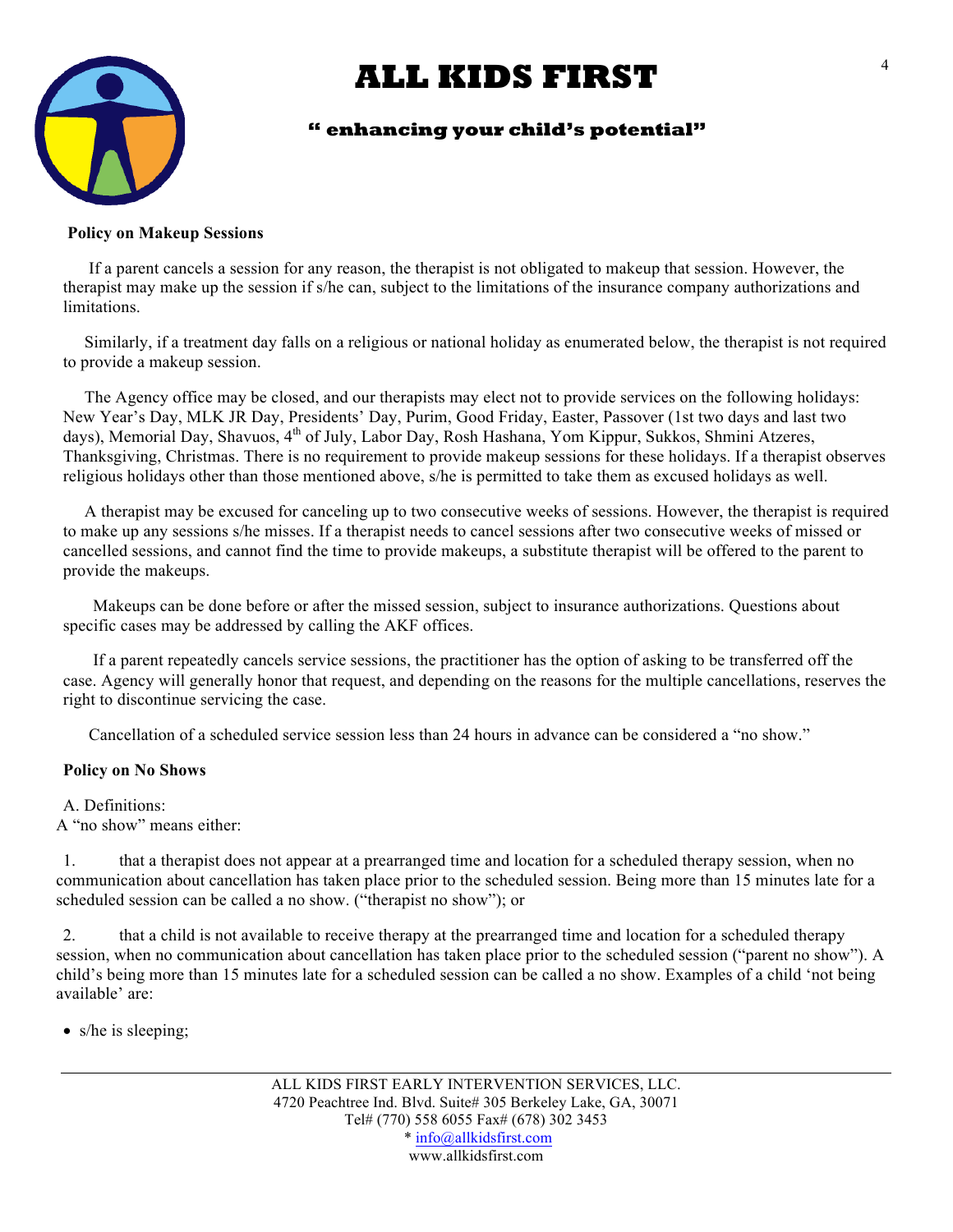

## **" enhancing your child's potential"**

- that s/he is awake but too groggy or sick to receive therapy,
- the child is busy with another activity, such as eating, bathing or another therapy

session, and is not ready for therapy by 15 minutes after the scheduled time;

- there is no adult over the age of 18 with the child;
- that the parent plans another activity at the time of the therapy session such as a trip to a doctor;
- the child/parent is not home or doesn't answer the door;
- A parent's calling a therapist to cancel while she/he is en route to the house.

#### B. Policy:

 AKF recognizes that on a rare occasion, a parent or therapist may experience an emergency situation that requires missing a session without being able to notify the other party, or may on a rare occasion forget to cancel a session. When a no-show occurs, Agency policy is as follows:

#### 1. Therapist 'no show':

 In the event a therapist misses a prescheduled session without prior explanation, the parent should call the therapist to clarify the situation. Often, what is perceived as a no- show is in actuality a miscommunication about the agreed-upon schedule. If a therapist no show happens more than once, the parent should contact AKF to notify us of the situation. The Agency will then confer with the therapist, and if necessary, counsel the therapist to be in touch with the parent at all times. If the therapist subsequently misses another session without prior notice or explanation (for a total of three noshows), the parent may request another therapist and the Agency will respect that request.

#### 2. Parent 'no show':

 If a parent/caregiver misses a prescheduled therapy session without prior notification, the therapist should contact the parent to clarify why s/he missed the session. In addition, the therapist should call the Agency to notify them. Agency will clarify that no miscommunication about the schedule occurred and will establish that the parent/caregiver will be available in the future or will call to cancel at least 24 hours prior to the scheduled session or at least several hours if a sudden situation arises.

 Agency policy is that if there is a documented parent no-show two times within any four week period, a therapist may request to be taken off the case and the Agency may respect that request. In addition, if a parent does not show three times over a more extended time period, a therapist may request to be taken off the case and Agency will respect that request. Depending on the frequency of the no shows, the offered explanations, and the parent's response to Agency concerns, AKF reserves the right to discontinue servicing that child altogether. Family will then be referred back to their insurance carrier to seek an alternate agency to provide services for their child.

> ALL KIDS FIRST EARLY INTERVENTION SERVICES, LLC. 4720 Peachtree Ind. Blvd. Suite# 305 Berkeley Lake, GA, 30071 Tel# (770) 558 6055 Fax# (678) 302 3453 \* info@allkidsfirst.com www.allkidsfirst.com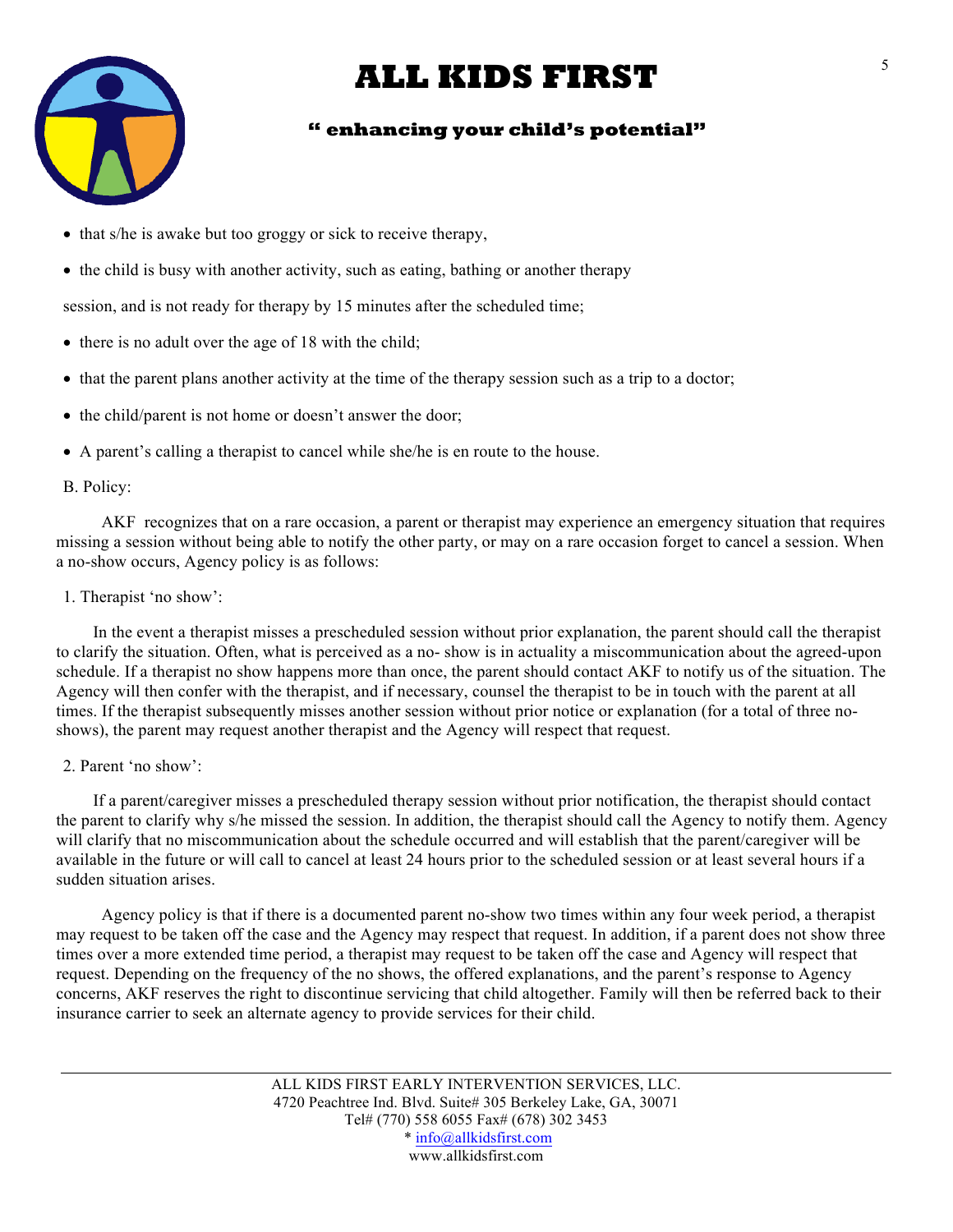

## **" enhancing your child's potential"**

 All parents of children receiving therapy must inform the Agency when they move or get a new phone number. Failure to do so may impede the therapist's ability to provide services, and sessions missed as a result will be considered as parent no shows.

### **Documentation**

 Each service "session" consists of working with the child, giving follow-through instructions to the parent/guardian/caregiver, and writing the clinical note. The note should be written in the home during the session. The therapist should review the note before s/he leaves. If the therapist sees a child out of the home, individual arrangements may be made to receive the note.

The parent should sign the note if present at the session.

 In addition to the clinical note, parent/caregiver must sign a log form, which documents attendance and duration of session, after each session. If the therapist sees a child out of the home, the babysitter or day care personnel should sign the log at the end of every session. It is improper to ask a therapist to wait for some future time to get the caregiver's signature on the form.

## **Therapist Substitution**

 Definition: a "substitution" shall mean the temporary replacement of a therapist with a similarly qualified therapist for a period not to exceed three weeks.

 A parent/guardian has the option of requesting a substitute therapist be placed in the home when the regular therapist is unable to provide services for more than two consecutive weeks or has missed more than two consecutive weeks of sessions and cannot provide makeups.

 Where services are/must be missed for longer than three weeks, the Agency will provide a replacement, not a substitute therapist. In some situations, such as maternity leave, the therapist is entitled to return to her caseload at the end of the leave of absence. If a parent prefers otherwise, they may make that request to the Agency office and it will be considered.

## **Ensuring Fully Informed Consent**

 Parents/guardians have the right to choose which interventions, if any, they want for their child from those determined by the Team to be appropriate. They are never required to receive services, and if they choose to reject one or more services offered, it is without prejudice to their receipt of other services. Therefore, parents must consent to all services given to their child prior to the first service provision.

 If during the course of treatment, the parent or caregiver decides not to continue any particular therapy, the parent must alert the Agency. AKF will then notify the therapist to stop seeing the child.

 It is not acceptable for a parent to simply not show up for therapy sessions if s/he doesn't want a practitioner to continue.